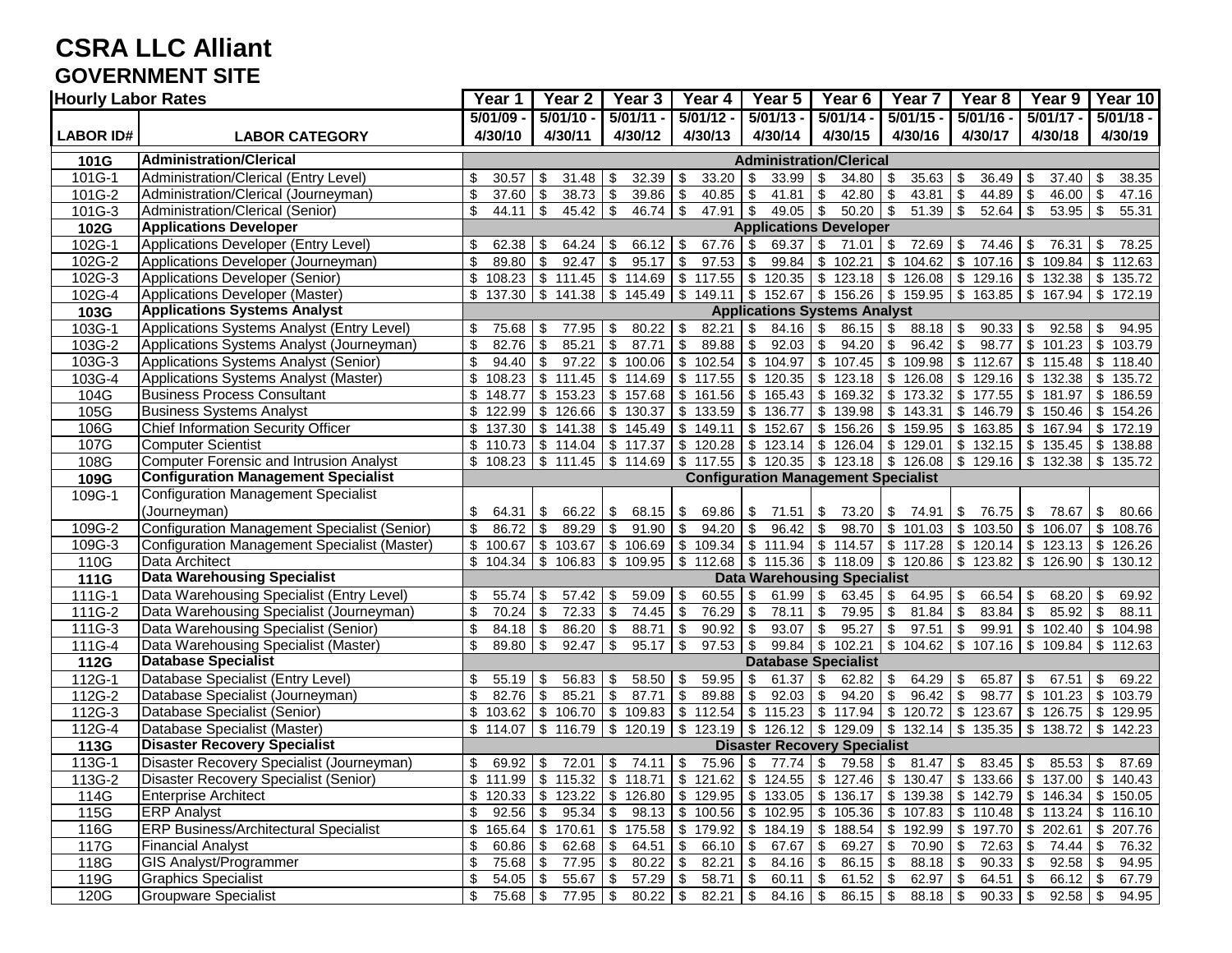#### **CSRA LLC Alliant GOVERNMENT SITE**

| <b>Hourly Labor Rates</b> |                                                                                                                                                                            | Year 1                           | $\overline{Y}$ ear 2         | Year <sub>3</sub>                       | Year 4                       | $\overline{Y}$ ear 5                                           | Year <sub>6</sub>                                                                                                                                                       | Year <sub>7</sub>                   | Year 8                                     | Year 9                                  | Year 10              |
|---------------------------|----------------------------------------------------------------------------------------------------------------------------------------------------------------------------|----------------------------------|------------------------------|-----------------------------------------|------------------------------|----------------------------------------------------------------|-------------------------------------------------------------------------------------------------------------------------------------------------------------------------|-------------------------------------|--------------------------------------------|-----------------------------------------|----------------------|
|                           |                                                                                                                                                                            | $5/01/09$ -                      | $5/01/10 -$                  | $5/01/11 -$                             | $5/01/12 -$                  | $5/01/13 -$                                                    | $5/01/14 -$                                                                                                                                                             | $5/01/15 -$                         | $5/01/16 -$                                | $\sqrt{5/01/17}$ -                      | $5/01/18 -$          |
| <b>LABOR ID#</b>          | <b>LABOR CATEGORY</b>                                                                                                                                                      | 4/30/10                          | 4/30/11                      | 4/30/12                                 | 4/30/13                      | 4/30/14                                                        | 4/30/15                                                                                                                                                                 | 4/30/16                             | 4/30/17                                    | 4/30/18                                 | 4/30/19              |
| 121G                      | <b>Hardware Engineer</b>                                                                                                                                                   |                                  |                              |                                         |                              | <b>Hardware Engineer</b>                                       |                                                                                                                                                                         |                                     |                                            |                                         |                      |
| 121G-1                    | Hardware Engineer (Entry Level)                                                                                                                                            | \$<br>56.01                      | \$<br>57.68                  | 59.36<br>\$                             | 60.84<br><b>S</b>            | $\sqrt{3}$                                                     | $63.74$ \$                                                                                                                                                              | 65.25                               | $\sqrt{3}$<br>66.84                        | 68.52<br>\$                             | 70.24<br>-\$         |
| 121G-2                    | Hardware Engineer (Journeyman)                                                                                                                                             | $\overline{\mathbf{S}}$<br>64.31 | \$<br>66.22                  | \$<br>68.15                             | $\sqrt{3}$<br>69.86          | $\overline{\bullet}$<br>71.51                                  | \$<br>73.20                                                                                                                                                             | 74.91<br>$\sqrt{3}$                 | $\bullet$<br>76.75                         | \$<br>78.67                             | $\sqrt{3}$<br>80.66  |
| 121G-3                    | Hardware Engineer (Senior)                                                                                                                                                 | \$<br>91.34                      | $\sqrt{3}$<br>93.54          | $\sqrt[6]{2}$<br>96.25                  | l \$                         | $98.65$ \$ 101.01                                              |                                                                                                                                                                         |                                     | $$103.38 \t{5} 105.81 \t{5} 108.40$        |                                         | $$111.10$ $$113.91$  |
| 121G-4                    | Hardware Engineer (Master)                                                                                                                                                 | \$                               | 109.74 \$113.02              | \$116.32                                |                              | $\frac{1}{3}$ 119.20 $\frac{1}{3}$ 122.04 $\frac{1}{3}$ 124.91 |                                                                                                                                                                         |                                     | $\frac{1}{2}$ 127.85 \ \$ 130.99           | $$134.24$ \ $$137.64$                   |                      |
| <b>122G</b>               | <b>Helpdesk Specialist</b>                                                                                                                                                 |                                  |                              |                                         |                              |                                                                | <b>Helpdesk Specialist</b>                                                                                                                                              |                                     |                                            |                                         |                      |
| 122G-1                    | Helpdesk Specialist (Entry Level)                                                                                                                                          | \$<br>41.54                      | -\$<br>42.80                 | 44.04<br>S                              | \$                           | 46.20                                                          | \$<br>47.30                                                                                                                                                             | \$<br>48.41                         | 49.59<br>-\$                               | 50.83                                   | 52.10<br>\$          |
| 122G-2                    | Helpdesk Specialist (Journeyman)                                                                                                                                           | $$\mathbb{S}$$<br>$65.75$ \$     | 67.35                        | \$<br>69.30                             | $71.03$ \$<br>$\sqrt{3}$     | 72.73                                                          | 74.44<br>\$                                                                                                                                                             | $76.19$ \$<br>$\sqrt{3}$            | 78.04                                      | \$<br>79.99                             | 82.02<br>$\sqrt{3}$  |
| 122G-3                    | Helpdesk Specialist (Senior)                                                                                                                                               | \$<br>$76.98$ \$                 | 79.28                        | \$<br>81.60                             | $83.63$ \$<br>l \$           | $85.61$ \$                                                     |                                                                                                                                                                         | $89.69$ \$                          | 91.89                                      | \$<br>$94.19$ \$                        | 96.57                |
| 123G                      | <b>Information Assurance/Security Specialist</b>                                                                                                                           |                                  |                              |                                         |                              |                                                                | <b>Information Assurance/Security Specialist</b>                                                                                                                        |                                     |                                            |                                         |                      |
| 123G-1                    | Information Assurance/Security Specialist (Entry                                                                                                                           |                                  |                              |                                         |                              |                                                                |                                                                                                                                                                         |                                     |                                            |                                         |                      |
|                           | Level)                                                                                                                                                                     | $$55.19$ \ \$                    | 56.83                        | 58.50<br>\$                             |                              | $\frac{1}{5}$ 59.95 \ \$ 61.37                                 | $$62.82 \  \  $64.29 \  \  $$                                                                                                                                           |                                     | 65.87                                      | \$67.51                                 | 69.22<br><b>S</b>    |
| 123G-2                    | Information Assurance/Security Specialist                                                                                                                                  |                                  |                              |                                         |                              |                                                                |                                                                                                                                                                         |                                     |                                            |                                         |                      |
|                           | (Journeyman)                                                                                                                                                               | S.<br>83.54   \$                 | 86.04                        | \$                                      |                              |                                                                | $88.55$ $\frac{1}{3}$ 90.74 $\frac{1}{3}$ 92.90 $\frac{1}{3}$ 95.10 $\frac{1}{3}$ 97.34 $\frac{1}{3}$ 99.72 $\frac{1}{3}$ 102.20 $\frac{1}{3}$ 104.78                   |                                     |                                            |                                         |                      |
| 123G-3                    |                                                                                                                                                                            |                                  |                              |                                         |                              |                                                                |                                                                                                                                                                         |                                     |                                            |                                         |                      |
|                           | Information Assurance/Security Specialist (Senior)   \$ 112.58   \$ 115.94   \$ 119.31   \$ 122.28   \$ 125.20   \$ 128.14   \$ 131.16   \$ 131.36   \$ 137.70   \$ 141.20 |                                  |                              |                                         |                              |                                                                |                                                                                                                                                                         |                                     |                                            |                                         |                      |
| 123G-4                    |                                                                                                                                                                            |                                  |                              |                                         |                              |                                                                |                                                                                                                                                                         |                                     |                                            |                                         |                      |
|                           | Information Assurance/Security Specialist (Master)   \$ 137.30   \$ 141.38   \$ 145.49   \$ 149.11   \$ 152.67   \$ 156.26   \$ 159.95   \$ 163.85   \$ 167.94   \$ 172.19 |                                  |                              |                                         |                              |                                                                |                                                                                                                                                                         |                                     |                                            |                                         |                      |
| 124G                      | Information Specialist/Knowledge Engineer                                                                                                                                  |                                  |                              |                                         |                              |                                                                | $\frac{1}{2}$ 10.65 \ \$ 113.96 \ \$ 117.26 \ \$ 120.19 \ \$ 123.06 \ \$ 125.95 \ \$ 128.91 \ \$ 132.07 \ \$ 135.36 \ \$ 138.78                                         |                                     |                                            |                                         |                      |
| 125G                      | Modeling and Simulation Specialist                                                                                                                                         | \$                               | 98.39 \$ 101.32              | \$104.27                                |                              |                                                                | $\frac{1}{3}$ 106.88 $\frac{1}{3}$ 109.40 $\frac{1}{3}$ 111.99 $\frac{1}{3}$ 114.63 $\frac{1}{3}$ 117.42                                                                |                                     |                                            | $\frac{1}{2}$ 120.36 \$ 123.39          |                      |
| 126G                      | <b>Network Specialist</b>                                                                                                                                                  |                                  |                              |                                         |                              |                                                                | <b>Network Specialist</b>                                                                                                                                               |                                     |                                            |                                         |                      |
| 126G-1                    | Network Specialist (Entry Level)                                                                                                                                           | \$<br>44.11<br>76.98             | \$<br>45.42<br>\$            | 46.74<br>-\$<br>\$                      | 47.91<br><b>S</b>            | \$<br>49.05                                                    | \$<br>$50.20$ \ \ \$                                                                                                                                                    | 51.39<br>89.69                      | $\sqrt{3}$<br>52.64<br>$\sqrt{3}$<br>91.89 | 53.95<br>\$<br>\$                       | 55.31<br><b>S</b>    |
| 126G-2                    | Network Specialist (Journeyman)<br><b>Network Specialist (Senior)</b>                                                                                                      | \$<br>\$<br>94.76                | 79.28<br>$\sqrt{3}$<br>97.04 | 81.60<br>99.86                          | $83.63$ \$<br>$\sqrt{3}$     | 85.61<br>$$102.33 \  $104.78$                                  | $\sqrt[6]{2}$<br>$87.63$ \$                                                                                                                                             |                                     | $\frac{1}{3}$ 109.76 \$ 112.44             | $94.19$ \$<br>$$115.24$ \ \$ 118.17     | 96.57                |
| 126G-3                    | Network Specialist (Master)                                                                                                                                                |                                  | $$115.34$ \ $$118.10$        | \$<br>$\sqrt[6]{2}$<br>121.54           |                              | $\frac{1}{2}$ 124.56 $\frac{1}{2}$ 127.53                      | \$107.23<br>\$130.53                                                                                                                                                    | $\frac{1}{3}$ 133.61 \$ 136.87      |                                            | \$140.28                                | \$143.84             |
| 126G-4<br>127G            | Program Manager                                                                                                                                                            |                                  | $$140.15$ \ $$144.31$        | \$148.52                                |                              |                                                                | $\frac{1}{3}$ 152.21 $\frac{1}{3}$ 155.84 $\frac{1}{3}$ 159.49 $\frac{1}{3}$ 163.27 $\frac{1}{3}$ 167.26                                                                |                                     |                                            | \$171.42                                | \$175.77             |
| 128G                      | Project Manager                                                                                                                                                            |                                  | $$135.00$ $$138.22$          | $\sqrt{$}$ 142.24                       |                              |                                                                | $\frac{1}{3}$ 145.76 \ \$ 149.24 \ \$ 152.76 \ \$ 156.37 \ \$ 160.19 \ \$ 164.18 \ \$ 168.33                                                                            |                                     |                                            |                                         |                      |
| 129G                      | <b>Quality Assurance Specialist</b>                                                                                                                                        |                                  |                              |                                         |                              |                                                                | <b>Quality Assurance Specialist</b>                                                                                                                                     |                                     |                                            |                                         |                      |
| 129G-1                    | Quality Assurance Specialist (Entry Level)                                                                                                                                 | $54.95$ \$<br>\$                 | 56.61                        | 58.26<br>\$                             | l \$<br>$59.71$ \$           | $61.11$ \$                                                     |                                                                                                                                                                         |                                     | 65.60                                      | \$<br>67.25                             | <b>S</b><br>68.93    |
| $129G-2$                  | Quality Assurance Specialist (Journeyman)                                                                                                                                  | \$<br>$77.01$ \$                 | 79.32                        | \$<br>81.63                             | l \$                         | 85.64                                                          | \$<br>87.66                                                                                                                                                             | $89.73$ \$<br>$\sqrt{3}$            | 91.91                                      | 94.21<br>\$                             | 96.60<br>-\$         |
| 129G-3                    | Quality Assurance Specialist (Senior)                                                                                                                                      | \$<br>96.17                      | \$<br>99.05                  | \$<br>101.93                            |                              | $$104.46 \t$106.95$                                            | \$109.47                                                                                                                                                                | $\frac{1}{2}$ \$ 112.04 \ \$ 114.77 |                                            | $\overline{\$}$ 117.63                  | <b>S</b><br>120.63   |
| 129G-4                    | Quality Assurance Specialist (Master)                                                                                                                                      |                                  | $$112.88$ \ $$116.23$        | \$119.62                                |                              | $\frac{1}{2}$ 122.59 $\frac{1}{2}$ 125.52                      | \$128.47                                                                                                                                                                |                                     | $\frac{1}{3}$ 131.49 $\frac{1}{3}$ 134.71  | \$138.07                                | \$141.56             |
| 130G                      | <b>Research Analyst</b>                                                                                                                                                    | \$<br>$64.90$ \$                 | 66.85                        | \$<br>68.81                             | l \$<br>$70.51$ \\$          | 72.18                                                          | \$<br>73.89 \$                                                                                                                                                          | 75.62 \$                            | 77.48                                      | \$<br>$79.40$ \$                        | 81.41                |
| 131G                      | Strategic/Capital Planner                                                                                                                                                  | $$122.13$ \\$                    | 125.77                       | $\sqrt[6]{2}$<br>129.44                 | $\frac{1}{2}$ \$ 132.66 \ \$ | 135.81                                                         | $$139.01$ $$142.29$ $$145.77$                                                                                                                                           |                                     |                                            | \$149.39                                | \$153.18             |
| 132G                      | <b>Subject Matter Expert</b>                                                                                                                                               |                                  |                              |                                         |                              |                                                                | <b>Subject Matter Expert</b>                                                                                                                                            |                                     |                                            |                                         |                      |
| 132G-1                    | Subject Matter Expert (Journeyman)                                                                                                                                         | \$<br>89.31                      | 91.96<br>\$                  | 94.66<br>\$                             | $97.01$ \$<br><b>S</b>       | 99.32                                                          |                                                                                                                                                                         |                                     | $$101.65$ $$104.05$ $$106.59$              | \$109.25                                | \$112.02             |
| 132G-2                    | Subject Matter Expert (Senior)                                                                                                                                             |                                  | $$110.73$ \\$ 114.04         | \$117.37                                |                              | $\frac{1}{2}$ 120.28 \$ 123.14                                 |                                                                                                                                                                         |                                     | $$126.04 \  \$ $$129.01 \  \$ $$132.15$    |                                         | $$135.45$ \\$ 138.88 |
| 132G-3                    | Subject Matter Expert (Master)                                                                                                                                             |                                  |                              |                                         |                              |                                                                | $\frac{1}{2}$ 199.83 $\frac{1}{2}$ 205.83 $\frac{1}{2}$ 211.80 $\frac{1}{2}$ 217.05 $\frac{1}{2}$ 222.21 $\frac{1}{2}$ 227.46 $\frac{1}{2}$ 232.80 $\frac{1}{2}$ 238.51 |                                     |                                            |                                         | $$244.45$ $$250.63$  |
| 133G                      | <b>Systems Engineer</b>                                                                                                                                                    |                                  |                              |                                         |                              |                                                                | $\frac{1}{2}$ 114.07 \ \$ 116.79 \ \$ 120.19 \ \$ 123.19 \ \$ 126.12 \ \$ 129.09 \ \$ 132.14 \ \$ 135.35 \ \$ 138.72 \ \$ 142.23                                        |                                     |                                            |                                         |                      |
| 134G                      | <b>Technical Editor</b>                                                                                                                                                    | \$<br>$65.32$ \$                 | 67.28                        | $\boldsymbol{\mathsf{S}}$<br>$69.23$ \$ |                              |                                                                | 70.95 \$72.64 \$74.36 \$76.10 \$77.96 \$                                                                                                                                |                                     |                                            | 79.91 \$                                | 81.93                |
| 135G                      | <b>Technical Writer</b>                                                                                                                                                    | \$<br>$54.05$ \$                 | $55.67$ \$                   | $57.29$ \$                              | $58.71$ \$                   | $60.11$ \\$                                                    | 61.52 $\frac{1}{2}$                                                                                                                                                     | $62.97$ \$                          | $64.51$ \$                                 | $66.12$ \$                              | 67.79                |
| 136G                      | <b>Test Engineer</b>                                                                                                                                                       |                                  |                              |                                         |                              |                                                                | <b>Test Engineer</b>                                                                                                                                                    |                                     |                                            |                                         |                      |
| 136G-1                    | <b>Test Engineer (Entry Level)</b>                                                                                                                                         | $60.74$ \$<br>\$                 | 62.53                        | $64.36$ \$<br>-\$                       | $65.97$ \$                   | $67.53$ \$                                                     | $69.13$ \$                                                                                                                                                              | $70.75$ \$                          | 72.48                                      | -\$<br>$74.28$ \$                       | 76.16                |
| 136G-2                    | Test Engineer (Journeyman)                                                                                                                                                 | \$<br>75.68 \$                   | 77.95                        | $\boldsymbol{\mathsf{\$}}$<br>80.22     | $82.21$ \$<br>$\sqrt{3}$     | 84.16                                                          | $\boldsymbol{\mathsf{\$}}$<br>$86.15$ \$                                                                                                                                | $88.18$ \$                          | 90.33                                      | $\boldsymbol{\mathsf{S}}$<br>$92.58$ \$ | 94.95                |
| 136G-3                    | <b>Test Engineer (Senior)</b>                                                                                                                                              | $89.80$ \$<br>\$                 | 92.47                        | $\Theta$<br>$95.17$ \$                  | $97.53$ \$                   |                                                                | $99.84$   \$ 102.21   \$ 104.62   \$ 107.16   \$ 109.84   \$ 112.63                                                                                                     |                                     |                                            |                                         |                      |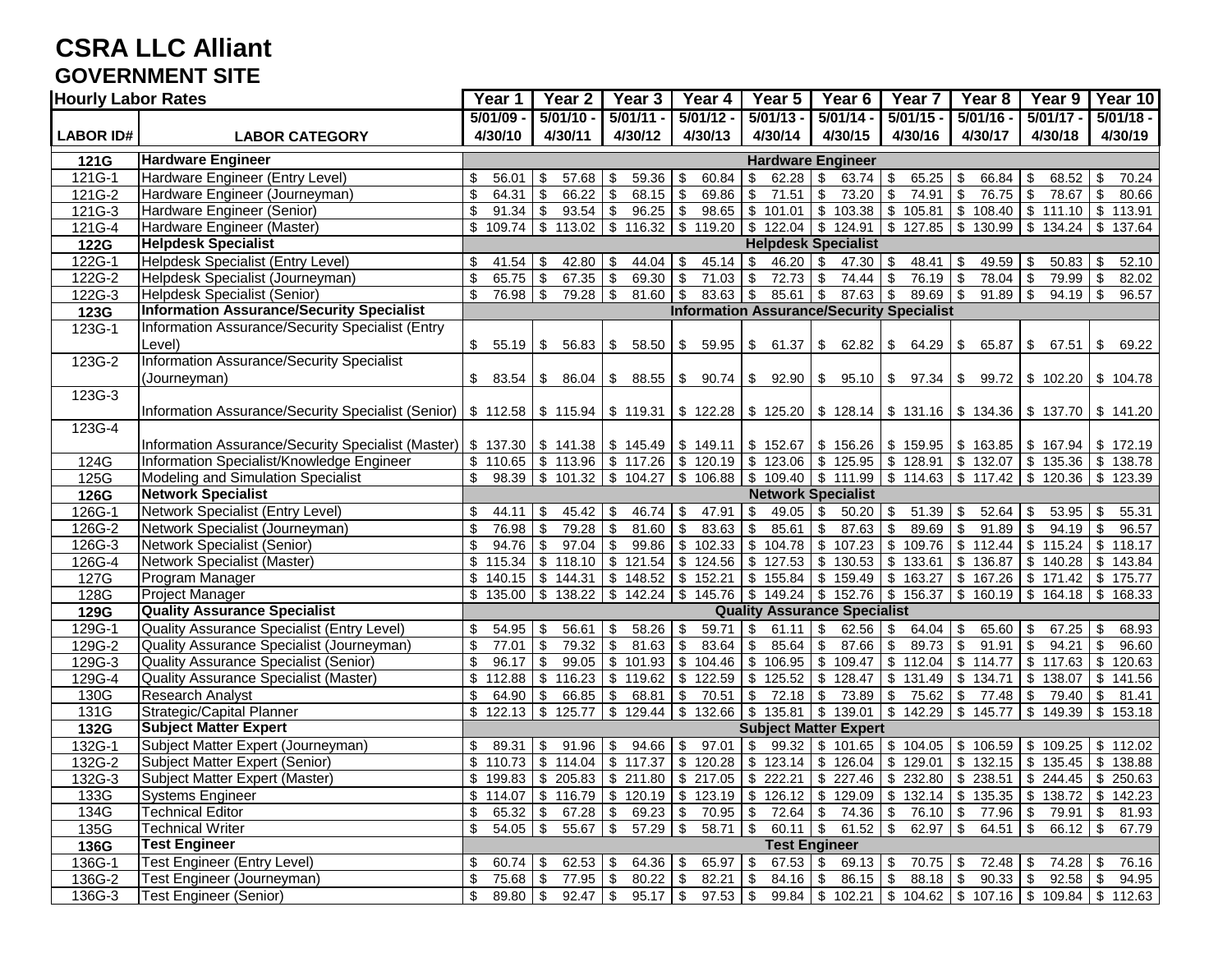# **CSRA LLC Alliant GOVERNMENT SITE**

| <b>Hourly Labor Rates</b> |                                             | Year 1       | Year                       | 2      |      | <b>Year 3</b>      |     | Year 4      |     | Year<br>5                                 |             | Year 6         |      | Year 7             | Year 8       |      | Year 9              |      | Year 10     |
|---------------------------|---------------------------------------------|--------------|----------------------------|--------|------|--------------------|-----|-------------|-----|-------------------------------------------|-------------|----------------|------|--------------------|--------------|------|---------------------|------|-------------|
|                           |                                             | 5/01/09      | $5/01/10 -$                |        |      | 5/01/11            |     | $5/01/12 -$ |     | $5/01/13 -$                               | $5/01/14 -$ |                |      | $5/01/15 -$        | $5/01/16 -$  |      | $5/01/17 -$         |      | $5/01/18 -$ |
| <b>LABOR ID#</b>          | <b>LABOR CATEGORY</b>                       | 4/30/10      | 4/30/11                    |        |      | 4/30/12            |     | 4/30/13     |     | 4/30/14                                   |             | 4/30/15        |      | 4/30/16            | 4/30/17      |      | 4/30/18             |      | 4/30/19     |
| 137G                      | Training Specialist                         |              | <b>Training Specialist</b> |        |      |                    |     |             |     |                                           |             |                |      |                    |              |      |                     |      |             |
| 137G-1                    | Training Specialist (Entry Level)           | \$<br>54.05  | \$                         | 55.67  | S.   | 57.29              | -\$ | 58.71       | S.  | 60.11                                     | - \$        | 61.52          | - \$ | 62.97              | \$<br>64.51  | - \$ |                     |      | 67.79       |
| 137G-2                    | Fraining Specialist (Journeyman)            | \$<br>65.32  |                            | 67.28  |      | 69.23              |     | 70.95       | \$. | 72.64                                     |             | $74.36$ \ \ \$ |      | 76.10              | 77.96        |      | 79.91               | l \$ | 81.93       |
| 137G-3                    | <b>Training Specialist (Senior)</b>         | \$<br>77.51  | \$                         | 79.82  | \$   | 82.14              |     | 84.18       | \$  | 86.19                                     | - \$        | 88.22          |      | 90.29              | 92.52        |      |                     |      | 97.22       |
| 138G                      | <b>Voice/Data Communications Engineer</b>   |              |                            |        |      |                    |     |             |     | <b>Voice/Data Communications Engineer</b> |             |                |      |                    |              |      |                     |      |             |
| 138G-1                    | Voice/Data Communications Engineer (Entry   |              |                            |        |      |                    |     |             |     |                                           |             |                |      |                    |              |      |                     |      |             |
|                           | Level)                                      | \$<br>51.03  | S.                         | 52.57  | ∣\$. | $54.10$ \ \$       |     | 55.43       | \$  | $56.75$ \ \ \$                            |             | $58.09$ \ \$   |      | 59.46              | \$<br>60.92  | - \$ | $62.43$   \$        |      | 64.01       |
| 138G-2                    | Voice/Data Communications Engineer          |              |                            |        |      |                    |     |             |     |                                           |             |                |      |                    |              |      |                     |      |             |
|                           | (Journeyman)                                | 82.45<br>S.  | \$.                        | 84.44  | l SS | $86.89$ \ \$       |     | 89.04       | \$  | 91.16                                     | l \$        | $93.32$   \$   |      | 95.51              | \$<br>97.85  |      | \$100.29 \$102.83   |      |             |
| 138G-3                    | Voice/Data Communications Engineer (Senior) | \$<br>89.94  |                            | 92.63  | -S   | 95.32              | -\$ | 97.69       |     | \$100.03                                  |             |                |      | 104.79             | \$<br>107.35 |      | \$110.01            |      | S 112.80    |
| 138G-4                    | Voice/Data Communications Engineer (Master) | S<br>109.44  | S.                         | 112.70 | \$   |                    |     | 118.85      |     | \$121.69                                  | \$          |                |      | 124.55   \$ 127.49 | \$<br>130.60 |      | \$133.85   \$137.25 |      |             |
| 139G                      | <b>Web Content Analyst</b>                  | \$<br>72.95  | \$                         | 75.16  | -S   | 77.33              | -\$ | 79.26       | \$  | 81.15                                     | - \$        | $83.05$ \ \ \$ |      | 85.01              | \$<br>87.08  | -\$  | $89.26$ \ \ \$      |      | 91.53       |
| 140G                      | <b>Web Designer</b>                         | S.<br>100.11 | -S                         | 103.09 | l \$ | 106.09   \$ 108.72 |     |             |     | \$111.31                                  |             |                |      | \$113.93 \$116.62  | \$119.47     |      | \$122.45            | - \$ | 125.54      |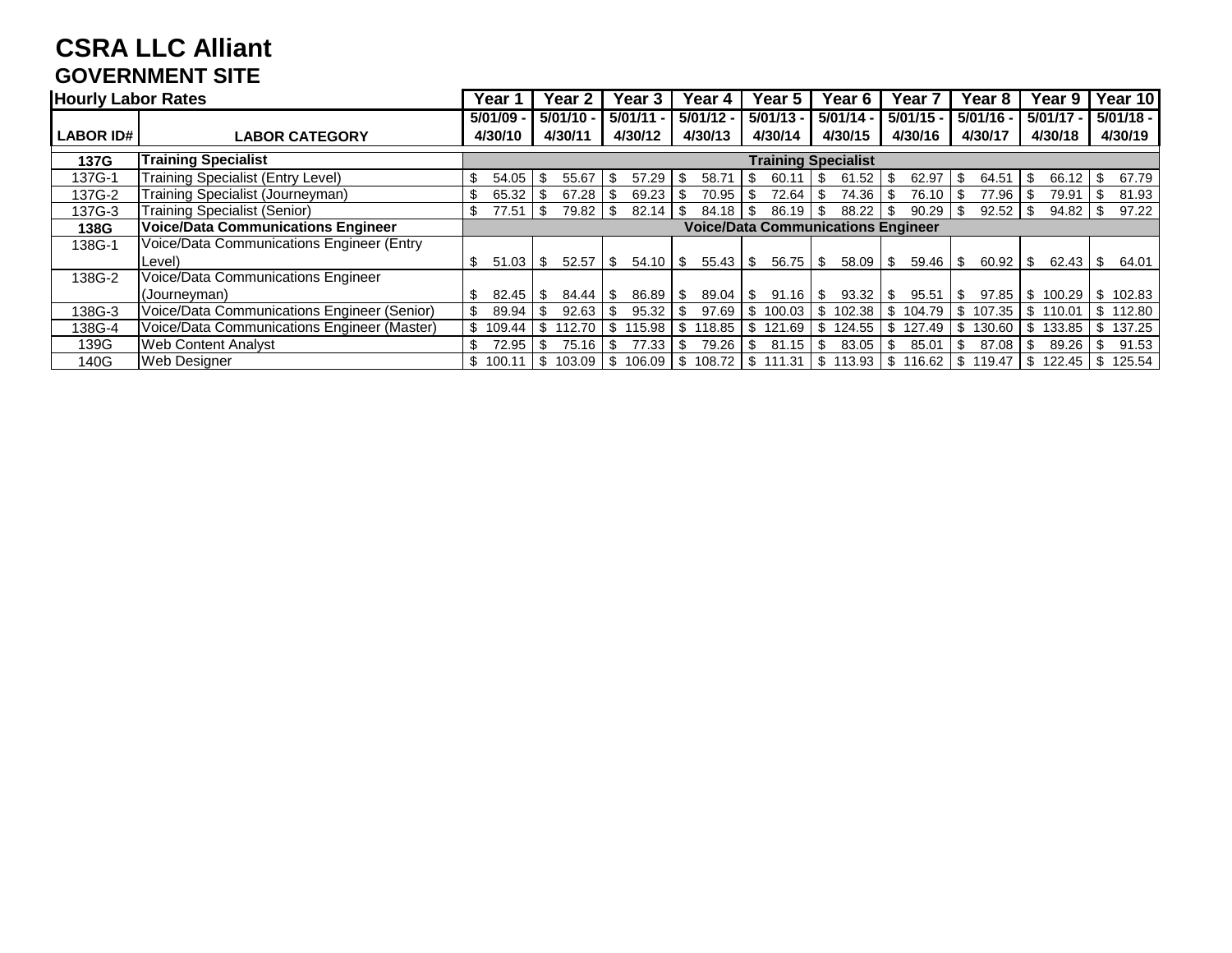# **CSRA LLC Alliant CONTRACTOR SITE**

|                  | <b>Hourly Labor Rates</b>                                          |                                  | Year 2                              | Year 3                                                      | Year 4                                 | Year 5                                                                                                                                          | Year 6                                                         | Year <sub>7</sub>       | Year <sub>8</sub>                             | Year 9                           | Year 10                               |  |
|------------------|--------------------------------------------------------------------|----------------------------------|-------------------------------------|-------------------------------------------------------------|----------------------------------------|-------------------------------------------------------------------------------------------------------------------------------------------------|----------------------------------------------------------------|-------------------------|-----------------------------------------------|----------------------------------|---------------------------------------|--|
|                  |                                                                    | $5/01/09 -$                      | $5/01/10 -$                         | $5/01/11 -$                                                 | $5/01/12 -$                            | $5/01/13 -$                                                                                                                                     | $5/01/14 -$                                                    | $5/01/15 -$             | $5/01/16 -$                                   | $5/01/17 -$                      | $5/01/18 -$                           |  |
| <b>LABOR ID#</b> | <b>LABOR CATEGORY</b>                                              | 4/30/10                          | 4/30/11                             | 4/30/12                                                     | 4/30/13                                | 4/30/14                                                                                                                                         | 4/30/15                                                        | 4/30/16                 | 4/30/17                                       | 4/30/18                          | 4/30/19                               |  |
| 101C             | <b>Administration/Clerical</b>                                     |                                  |                                     |                                                             |                                        | <b>Administration/Clerical</b>                                                                                                                  |                                                                |                         |                                               |                                  |                                       |  |
| 101C-1           | Administration/Clerical (Entry Level)                              | \$<br>35.66                      | 36.73<br>\$                         | 37.80<br>\$                                                 | 38.72<br>\$                            | \$<br>39.64                                                                                                                                     | <b>S</b>                                                       | 41.53                   | \$<br>42.55                                   | 43.60                            | \$<br>44.71                           |  |
| 101C-2           | Administration/Clerical (Journeyman)                               | \$<br>44.09                      | \$<br>45.40                         | \$<br>46.72                                                 | \$<br>47.87                            | $\mathfrak{L}$<br>49.01                                                                                                                         | $\sqrt{3}$<br>$50.16$ \$                                       | 51.35                   | 52.59<br>$\sqrt[6]{2}$                        | 53.91<br>\$                      | 55.28<br>  \$                         |  |
| 101C-3           | Administration/Clerical (Senior)                                   | $\overline{\mathbf{s}}$<br>51.89 | \$<br>53.42                         | \$<br>54.97                                                 | \$<br>56.32                            | \$<br>$57.66$ \$                                                                                                                                | $59.02$ \$                                                     | 60.42                   | \$<br>61.89                                   | \$<br>$63.44$ \ \$               | 65.04                                 |  |
| 102C             | <b>Applications Developer</b>                                      | <b>Applications Developer</b>    |                                     |                                                             |                                        |                                                                                                                                                 |                                                                |                         |                                               |                                  |                                       |  |
| $102C-1$         | Applications Developer (Entry Level)                               | \$<br>73.80                      | \$<br>75.98                         | 78.19<br>\$                                                 | 80.12<br>\$                            | $\sqrt[6]{3}$                                                                                                                                   | 83.97 \$                                                       | 85.95                   | 88.04<br>\$                                   | 90.24<br>\$                      | 92.52<br>\$                           |  |
| 102C-2           | Applications Developer (Journeyman)                                | \$<br>106.63                     | \$<br>109.79                        | $\sqrt[6]{3}$<br>112.98                                     | \$<br>115.78                           |                                                                                                                                                 | $$118.54$ $$121.33$ $$$                                        | 124.19                  | $\boldsymbol{\mathsf{S}}$<br>127.23           | $\sqrt[6]{2}$<br>130.41          | \$<br>133.71                          |  |
| 102C-3           | Applications Developer (Senior)                                    | \$<br>128.72                     | \$<br>132.53                        | \$<br>136.37                                                | $\sqrt[6]{2}$<br>139.76                | $\sqrt[6]{2}$<br>143.09                                                                                                                         | \$146.47                                                       | \$149.90                | \$<br>153.57                                  | \$157.40                         | \$<br>161.39                          |  |
| 102C-4           | Applications Developer (Master)                                    | \$<br>163.57                     |                                     | $$168.42$ $$173.31$ $$177.61$ $$181.83$ $$186.11$ $$190.51$ |                                        |                                                                                                                                                 |                                                                |                         | \$195.15                                      |                                  | $$200.01$ $$205.09$                   |  |
| 103C             | <b>Applications Systems Analyst</b>                                |                                  |                                     |                                                             |                                        | <b>Applications Systems Analyst</b>                                                                                                             |                                                                |                         |                                               |                                  |                                       |  |
| 103C-1           | Applications Systems Analyst (Entry Level)                         | \$<br>89.73                      | 92.40<br>\$                         | 95.07                                                       | 97.44<br>\$                            | \$<br>99.76                                                                                                                                     | $\frac{1}{3}$ 102.10 $\frac{1}{3}$ 104.52                      |                         | \$107.07                                      | \$109.73                         | \$112.52                              |  |
| 103C-2           | Applications Systems Analyst (Journeyman)                          | \$<br>98.20                      | \$<br>101.10                        | \$<br>104.05                                                | \$<br>106.64                           | \$109.17                                                                                                                                        | \$111.74                                                       | \$114.37                | \$117.17                                      |                                  | $$120.08$ \\$ 123.13                  |  |
| 103C-3           | Applications Systems Analyst (Senior)                              | \$<br>112.16                     | \$115.48                            | $\sqrt[6]{2}$<br>118.84                                     | 121.78<br>\$                           |                                                                                                                                                 | $$124.68$ \ $$127.62$                                          | \$130.63                | \$133.81                                      |                                  | $$137.14$ \ \$ 140.62                 |  |
| 103C-4           | Applications Systems Analyst (Master)                              | \$<br>128.72                     | 132.53<br>\$                        | 136.37<br>\$                                                | 139.76<br>\$                           | \$143.09                                                                                                                                        | \$146.47                                                       | \$149.90                | 153.57<br>\$                                  |                                  | 161.39                                |  |
| 104C             | <b>Business Process Consultant</b>                                 | \$<br>163.38                     | \$167.82                            | \$<br>172.28                                                |                                        | $$176.16$ \\$ 180.02                                                                                                                            | \$183.92                                                       | \$187.92                | $\$\$<br>192.15                               | \$196.57                         | $\sqrt[6]{3}$<br>201.19               |  |
| 105C             | <b>Business Systems Analyst</b>                                    | \$<br>137.61                     | \$141.25                            | \$<br>144.97                                                | \$148.18                               |                                                                                                                                                 | $$151.36$ $$154.58$ $$157.90$                                  |                         | \$161.39                                      |                                  | $$165.05$ \ \$ 168.86                 |  |
| 106C             | <b>Chief Information Security Officer</b>                          | \$<br>163.57                     | \$168.42                            | \$173.31                                                    | \$177.61                               | \$181.83                                                                                                                                        | \$186.11                                                       | \$190.51                | \$195.15                                      | \$200.01                         | 205.09<br><b>\$</b>                   |  |
| 107C             | <b>Computer Scientist</b>                                          | \$<br>131.73                     | \$135.64                            | \$139.59                                                    |                                        | $\frac{1}{2}$ \$ 143.04 $\frac{1}{2}$ 146.45 $\frac{1}{2}$ 149.90 $\frac{1}{2}$ 153.44                                                          |                                                                |                         |                                               | $$157.18$ $$161.10$ $$165.18$    |                                       |  |
| 108C             | <b>Computer Forensic and Intrusion Analyst</b>                     | \$<br>128.72                     | \$132.53                            | \$136.37                                                    | \$                                     | $139.76$ \$ 143.09 \$ 146.47 \$ 149.90                                                                                                          |                                                                |                         | \$153.57                                      | $$157.40$ \\$                    | 161.39                                |  |
| 109C             | <b>Configuration Management Specialist</b>                         |                                  |                                     |                                                             |                                        | <b>Configuration Management Specialist</b>                                                                                                      |                                                                |                         |                                               |                                  |                                       |  |
| 109C-1           | <b>Configuration Management Specialist</b>                         |                                  |                                     |                                                             |                                        |                                                                                                                                                 |                                                                |                         |                                               |                                  |                                       |  |
|                  | (Journeyman)                                                       | \$<br>76.08                      | 78.34<br>\$                         | 80.61<br>\$                                                 | \$<br>82.62                            | \$<br>84.57                                                                                                                                     | \$<br>86.57                                                    | 88.61<br>\$             | \$<br>90.78                                   | 93.03<br>\$                      | \$<br>95.39                           |  |
| 109C-2           | Configuration Management Specialist (Senior)                       | \$<br>102.95                     | \$<br>105.99                        | $\sqrt[6]{2}$<br>109.06                                     | $\sqrt[6]{\frac{1}{2}}$<br>111.78      |                                                                                                                                                 | $$114.44$ $$117.13$ $$119.90$                                  |                         | $\$\$<br>122.82                               |                                  | 129.08                                |  |
| 109C-3           | Configuration Management Specialist (Master)                       | \$119.66                         | \$123.21                            |                                                             |                                        | $$126.79$ $$129.93$ $$133.02$ $$136.15$ $$139.36$                                                                                               |                                                                |                         | \$142.77                                      | $\frac{1}{3}$ 146.32 \ \$ 150.03 |                                       |  |
| 110C             | Data Architect                                                     | \$<br>123.03                     | $\sqrt[6]{2}$<br>126.04             |                                                             |                                        | $\frac{1}{2}$ \$ 129.69 $\frac{1}{2}$ \$ 132.92 $\frac{1}{2}$ \$ 136.08 $\frac{1}{2}$ \$ 139.28 $\frac{1}{2}$ \$ 142.57 $\frac{1}{2}$ \$ 146.05 |                                                                |                         |                                               | \$149.68                         | 153.48                                |  |
| 111C             | <b>Data Warehousing Specialist</b>                                 |                                  |                                     |                                                             |                                        | <b>Data Warehousing Specialist</b>                                                                                                              |                                                                |                         |                                               |                                  |                                       |  |
| $111C-1$         | Data Warehousing Specialist (Entry Level)                          | \$<br>65.83                      | 67.78<br>\$                         | 69.76 \$<br>\$                                              | $71.48$ \\$                            | $73.18$ \\$                                                                                                                                     | $74.91$ \$                                                     | 76.67                   | 78.56<br>\$                                   | 80.50<br>\$                      | 82.54<br>\$                           |  |
| 111C-2           | Data Warehousing Specialist (Journeyman)                           | \$<br>83.22                      | $\mathfrak{L}$<br>85.67             | $\mathfrak s$<br>88.16                                      | 90.35<br>\$                            | $\mathfrak{S}$<br>92.50                                                                                                                         | $\sqrt{3}$<br>94.68                                            | 96.92<br>\$             | $\mathfrak s$<br>99.29                        | $\mathfrak s$<br>$101.76$ \$     | 104.34                                |  |
| 111C-3           | Data Warehousing Specialist (Senior)                               | $\overline{\mathbf{S}}$<br>99.07 | \$101.52                            | $\sqrt[6]{3}$                                               | 104.46 \$107.05                        |                                                                                                                                                 | $\frac{1}{2}$ 109.59 $\frac{1}{2}$ 112.18 $\frac{1}{2}$ 114.83 |                         | \$117.63                                      |                                  | $$120.56$ \ \$ 123.62                 |  |
| 111C-4           | Data Warehousing Specialist (Master)<br><b>Database Specialist</b> | \$<br>106.63                     | $\boldsymbol{\mathsf{S}}$<br>109.79 | \$<br>112.98                                                | $\sqrt[6]{\frac{1}{2}}$<br>115.78      |                                                                                                                                                 | $$118.54$ $$121.33$ $$124.19$                                  |                         | $\sqrt[6]{3}$<br>127.23                       | \$<br>130.41                     | \$<br>133.71                          |  |
| 112C<br>$112C-1$ | Database Specialist (Entry Level)                                  |                                  |                                     |                                                             |                                        | $\sqrt[6]{2}$                                                                                                                                   | <b>Database Specialist</b><br>72.44 \$ 74.14 \$ 75.89          |                         |                                               |                                  |                                       |  |
| 112C-2           | Database Specialist (Journeyman)                                   | \$<br>65.17<br>\$<br>98.20       | 67.09<br>\$<br>\$101.10             | 69.05<br><b>S</b><br>\$104.05                               | 70.75<br>\$<br>$\sqrt[6]{2}$<br>106.64 | $\sqrt{$}709.17$                                                                                                                                | \$111.74                                                       | \$114.37                | $\sqrt[6]{3}$<br>$77.75$ \$<br>\$117.17       | 79.69 \$                         | 81.70<br>123.13                       |  |
|                  | Database Specialist (Senior)                                       | \$<br>123.20                     |                                     | $$126.85$ $$130.54$ $$133.77$ $$136.96$ $$140.19$ $$143.48$ |                                        |                                                                                                                                                 |                                                                |                         |                                               | $$146.99$ $$150.65$ $$154.48$    |                                       |  |
| 112C-3<br>112C-4 | Database Specialist (Master)                                       | \$<br>134.56                     | \$<br>137.87                        | \$141.88                                                    | $\sqrt[6]{3}$<br>145.40                |                                                                                                                                                 | $$148.86 \t{5} 152.38 \t{5} 155.96$                            |                         | \$159.77                                      | $$163.74$ \\$                    | 167.89                                |  |
| 113C             | <b>Disaster Recovery Specialist</b>                                |                                  |                                     |                                                             |                                        | <b>Disaster Recovery Specialist</b>                                                                                                             |                                                                |                         |                                               |                                  |                                       |  |
| 113C-1           | Disaster Recovery Specialist (Journeyman)                          |                                  | \$                                  |                                                             | \$                                     | $\mathfrak s$                                                                                                                                   |                                                                | 96.06                   |                                               | 100.11                           |                                       |  |
| 113C-2           | Disaster Recovery Specialist (Senior)                              | \$<br>84.53<br>\$<br>126.60      | 86.60<br>\$<br>129.92               | 88.72<br>\$<br>\$<br>133.30                                 | 90.55<br>\$<br>136.22                  | 92.34<br>\$139.14                                                                                                                               | <b>\$</b><br>94.18<br>\$142.04                                 | \$<br>\$145.07          | $\sqrt[6]{2}$<br>98.06<br>\$148.25            | \$                               | 102.29<br>\$<br>$$151.58$ \ \$ 155.04 |  |
| 114C             | <b>Enterprise Architect</b>                                        | \$<br>142.03                     | $\boldsymbol{\mathsf{S}}$<br>145.52 | \$<br>149.74                                                | 153.45<br>\$                           | $\boldsymbol{\mathsf{S}}$                                                                                                                       | 157.12 \$ 160.81                                               | 164.60<br>\$            | \$<br>168.63                                  | \$172.82                         | $\sqrt{2}$<br>177.21                  |  |
| 115C             | <b>ERP Analyst</b>                                                 | \$<br>107.17                     | $\boldsymbol{\mathsf{S}}$<br>109.94 | $\boldsymbol{\mathsf{S}}$<br>112.73                         | \$<br>115.15                           | \$117.54                                                                                                                                        | $\sqrt{3}$<br>119.95                                           | 122.44<br>\$            | \$<br>125.08                                  | \$127.83                         | $\sqrt[6]{2}$<br>130.69               |  |
| 116C             | <b>ERP Business/Architectural Specialist</b>                       | 180.25<br>\$                     | \$<br>185.21                        | \$<br>190.17                                                | \$<br>194.52                           | $\boldsymbol{\mathsf{S}}$<br>198.79                                                                                                             | 203.12<br>$\sqrt{2}$                                           | $\sqrt[6]{2}$<br>207.58 | \$212.29                                      | \$<br>217.21                     | 222.35<br>$\sqrt[6]{2}$               |  |
| 117C             | <b>Financial Analyst</b>                                           | \$<br>71.95                      | $\mathfrak s$<br>74.09              | \$<br>76.23                                                 | \$<br>78.12                            | $\sqrt[6]{\frac{1}{2}}$<br>79.98                                                                                                                | \$<br>81.87                                                    | 83.79<br>\$             | $\sqrt[6]{\frac{1}{2}}$<br>85.84              | \$<br>87.98                      | 90.20<br>\$                           |  |
| 118C             | GIS Analyst/Programmer                                             | \$<br>89.73                      | \$<br>92.40                         | \$<br>95.07                                                 | \$<br>97.44                            | $\sqrt[6]{\frac{1}{2}}$<br>99.76                                                                                                                | $$102.10$ \\$                                                  | 104.52                  | $\boldsymbol{\mathsf{S}}$<br>107.07           | $$109.73$ \\$                    | 112.52                                |  |
| 119C             | <b>Graphics Specialist</b>                                         | \$<br>63.79                      | $\sqrt[6]{3}$<br>65.69              | $\boldsymbol{\mathsf{S}}$<br>67.60                          | \$<br>69.28                            | $\sqrt[6]{\frac{1}{2}}$<br>70.92                                                                                                                | $\bullet$<br>72.60                                             | \$<br>74.30             | $\sqrt[6]{\frac{1}{2}}$<br>$\overline{76.13}$ | \$<br>78.02                      | \$<br>79.99                           |  |
|                  |                                                                    |                                  |                                     |                                                             |                                        |                                                                                                                                                 |                                                                |                         |                                               |                                  |                                       |  |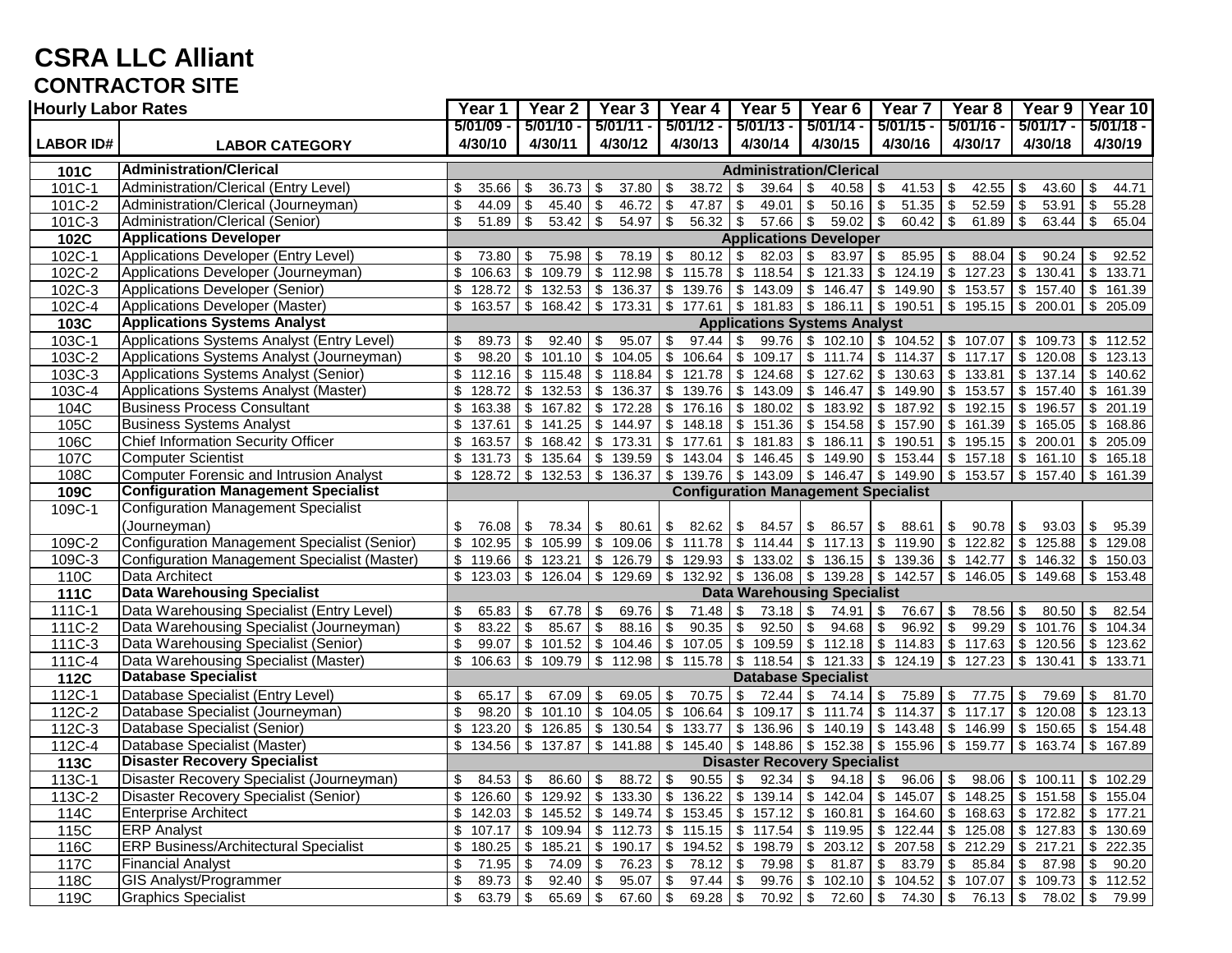# **CSRA LLC Alliant CONTRACTOR SITE**

| <b>Hourly Labor Rates</b> |                                                                                                                                                                            |                          | Year 2                             | Year 3                                                                                                                                                                                                            | Year 4                                                  | $\overline{Y}$ ear 5                                                       | Year <sub>6</sub>                                                                                                             | Year 7                           | Year 8                                   | Year 9                                   | Year 10                |  |  |
|---------------------------|----------------------------------------------------------------------------------------------------------------------------------------------------------------------------|--------------------------|------------------------------------|-------------------------------------------------------------------------------------------------------------------------------------------------------------------------------------------------------------------|---------------------------------------------------------|----------------------------------------------------------------------------|-------------------------------------------------------------------------------------------------------------------------------|----------------------------------|------------------------------------------|------------------------------------------|------------------------|--|--|
| <b>LABOR ID#</b>          | <b>LABOR CATEGORY</b>                                                                                                                                                      | $5/01/09 -$<br>4/30/10   | $5/01/10 -$<br>4/30/11             | $5/01/11 -$<br>4/30/12                                                                                                                                                                                            | $5/01/12 -$<br>4/30/13                                  | $5/01/13 -$<br>4/30/14                                                     | $5/01/14 -$<br>4/30/15                                                                                                        | $5/01/15 -$<br>4/30/16           | $5/01/16 -$<br>4/30/17                   | $5/01/17 -$<br>4/30/18                   | $5/01/18 -$<br>4/30/19 |  |  |
|                           |                                                                                                                                                                            |                          |                                    |                                                                                                                                                                                                                   |                                                         |                                                                            |                                                                                                                               |                                  |                                          |                                          |                        |  |  |
| 120C                      | <b>Groupware Specialist</b>                                                                                                                                                | \$<br>89.73              | $\boldsymbol{\mathsf{S}}$<br>92.40 | $\sqrt[6]{\frac{1}{2}}$<br>95.07                                                                                                                                                                                  | $\sqrt[6]{3}$<br>97.44                                  | $\sqrt[6]{\frac{1}{2}}$                                                    | $99.76$ \$ 102.10 \$ 104.52                                                                                                   |                                  | $\bullet$<br>107.07                      | \$109.73                                 | $\frac{1}{2}$ 112.52   |  |  |
| 121C                      | <b>Hardware Engineer</b>                                                                                                                                                   |                          | <b>Hardware Engineer</b>           |                                                                                                                                                                                                                   |                                                         |                                                                            |                                                                                                                               |                                  |                                          |                                          |                        |  |  |
| 121C-1                    | Hardware Engineer (Entry Level)                                                                                                                                            | \$<br>66.14              | \$<br>68.11                        | \$<br>70.07                                                                                                                                                                                                       | 71.81<br>\$                                             | $73.51$ \\$<br>\$                                                          | $75.25$ \\$                                                                                                                   | 77.03                            | 78.91<br>-\$                             | 80.88<br>\$                              | 82.92<br>\$            |  |  |
| 121C-2                    | Hardware Engineer (Journeyman)                                                                                                                                             | \$<br>76.08              | $\mathfrak s$<br>78.34             | 80.61<br>\$                                                                                                                                                                                                       | 82.62<br>\$                                             | $\mathfrak{S}$<br>84.57                                                    | \$<br>86.57                                                                                                                   | $\sqrt[6]{\frac{1}{2}}$<br>88.61 | $\mathfrak s$<br>90.78                   | $\mathfrak{L}$<br>93.03                  | \$<br>95.39            |  |  |
| 121C-3                    | Hardware Engineer (Senior)                                                                                                                                                 | \$<br>107.58             | \$<br>110.22                       | $\boldsymbol{\mathsf{S}}$<br>113.42                                                                                                                                                                               | $\,$<br>116.24                                          | \$119.01                                                                   | \$121.81                                                                                                                      | $\bullet$<br>124.68              | $\sqrt[6]{3}$<br>127.73                  | $\boldsymbol{\mathsf{S}}$<br>130.91      | $\sqrt{3}$<br>134.23   |  |  |
| 121C-4                    | Hardware Engineer (Master)                                                                                                                                                 | \$<br>130.55             |                                    |                                                                                                                                                                                                                   | 138.33 \$ 141.76                                        |                                                                            | $$145.13$ $$148.54$ $$152.05$                                                                                                 |                                  | $\frac{1}{2}$ 155.77                     |                                          | $$159.65$ $$163.69$    |  |  |
| 122C                      | <b>Helpdesk Specialist</b>                                                                                                                                                 |                          |                                    |                                                                                                                                                                                                                   |                                                         |                                                                            | <b>Helpdesk Specialist</b>                                                                                                    |                                  |                                          |                                          |                        |  |  |
| $122C-1$                  | <b>Helpdesk Specialist (Entry Level)</b>                                                                                                                                   | \$<br>48.82              | \$<br>50.27                        | 51.72<br>\$                                                                                                                                                                                                       | 53.00<br>\$                                             | \$<br>$54.27$ \$                                                           | $55.54$ \$                                                                                                                    | 56.85                            | 58.24<br>-\$                             | 59.68<br>\$                              | 61.20<br>-\$           |  |  |
| 122C-2                    | Helpdesk Specialist (Journeyman)                                                                                                                                           | \$<br>77.19              | $\sqrt[6]{3}$<br>79.10             | l \$<br>81.40                                                                                                                                                                                                     | 83.41<br>\$                                             | $\boldsymbol{\mathsf{S}}$<br>$85.40$ \$                                    | $87.41$ \\$                                                                                                                   | $89.47$ \$                       | $91.65$ \$                               | $93.95$ \$                               | 96.33                  |  |  |
| 122C-3                    | <b>Helpdesk Specialist (Senior)</b>                                                                                                                                        | \$<br>91.29              | $\boldsymbol{\mathsf{S}}$<br>93.98 | $\overline{\mathbf{3}}$<br>96.72                                                                                                                                                                                  | $\sqrt[6]{\frac{1}{2}}$<br>99.12                        |                                                                            | $\frac{1}{3}$ 101.48 $\frac{1}{3}$ 103.87 $\frac{1}{3}$ 106.31 $\frac{1}{3}$ 108.91 $\frac{1}{3}$ 111.63 $\frac{1}{3}$ 114.45 |                                  |                                          |                                          |                        |  |  |
| 123C                      | <b>Information Assurance/Security Specialist</b>                                                                                                                           |                          |                                    |                                                                                                                                                                                                                   | <b>Information Assurance/Security Specialist</b>        |                                                                            |                                                                                                                               |                                  |                                          |                                          |                        |  |  |
| 123C-1                    | <b>Information Assurance/Security Specialist (Entry</b>                                                                                                                    |                          |                                    |                                                                                                                                                                                                                   |                                                         |                                                                            |                                                                                                                               |                                  |                                          |                                          |                        |  |  |
|                           | Level)                                                                                                                                                                     | \$65.17                  | \$<br>67.09 \$                     |                                                                                                                                                                                                                   | $69.05$ \$ 70.75 \$ 72.44 \$ 74.14 \$ 75.89 \$ 77.75 \$ |                                                                            |                                                                                                                               |                                  |                                          | 79.69 \$                                 | 81.70                  |  |  |
| 123C-2                    | <b>Information Assurance/Security Specialist</b>                                                                                                                           |                          |                                    |                                                                                                                                                                                                                   |                                                         |                                                                            |                                                                                                                               |                                  |                                          |                                          |                        |  |  |
|                           | (Journeyman)                                                                                                                                                               | \$                       |                                    | 99.15 \$ 102.08 \$ 105.05 \$ 107.66 \$ 110.21 \$ 112.81 \$ 115.46 \$ 118.30 \$ 121.24 \$ 124.31                                                                                                                   |                                                         |                                                                            |                                                                                                                               |                                  |                                          |                                          |                        |  |  |
| 123C-3                    |                                                                                                                                                                            |                          |                                    |                                                                                                                                                                                                                   |                                                         |                                                                            |                                                                                                                               |                                  |                                          |                                          |                        |  |  |
|                           | Information Assurance/Security Specialist (Senior)   \$ 133.94   \$ 137.91   \$ 141.92   \$ 145.44   \$ 148.90   \$ 152.40   \$ 156.00   \$ 159.82   \$ 163.79   \$ 167.94 |                          |                                    |                                                                                                                                                                                                                   |                                                         |                                                                            |                                                                                                                               |                                  |                                          |                                          |                        |  |  |
| 123C-4                    |                                                                                                                                                                            |                          |                                    |                                                                                                                                                                                                                   |                                                         |                                                                            |                                                                                                                               |                                  |                                          |                                          |                        |  |  |
|                           | Information Assurance/Security Specialist (Master) \$ 163.57 \$ 168.42 \$ 173.31 \$ 177.61 \$ 181.83 \$ 186.11 \$ 190.51 \$ 195.15 \$ 200.01 \$ 205.09                     |                          |                                    |                                                                                                                                                                                                                   |                                                         |                                                                            |                                                                                                                               |                                  |                                          |                                          |                        |  |  |
| 124C                      | Information Specialist/Knowledge Engineer                                                                                                                                  |                          |                                    | $\frac{1}{2}$ 131.65 $\frac{1}{2}$ 135.55 $\frac{1}{2}$ 139.48 $\frac{1}{2}$ 142.95 $\frac{1}{2}$ 146.35 $\frac{1}{2}$ 149.80 $\frac{1}{2}$ 153.33 $\frac{1}{2}$ 157.07 $\frac{1}{2}$ 161.00 $\frac{1}{2}$ 165.06 |                                                         |                                                                            |                                                                                                                               |                                  |                                          |                                          |                        |  |  |
| 125C                      | Modeling and Simulation Specialist                                                                                                                                         | \$116.94                 | \$120.40                           |                                                                                                                                                                                                                   | $$123.90$ $$126.97$                                     |                                                                            | $$129.99$ $$133.06$ $$136.20$                                                                                                 |                                  | $\bullet$                                | 139.53 \$ 142.99                         | \$146.61               |  |  |
| 126C                      | <b>Network Specialist</b>                                                                                                                                                  |                          |                                    |                                                                                                                                                                                                                   |                                                         |                                                                            | <b>Network Specialist</b>                                                                                                     |                                  |                                          |                                          |                        |  |  |
| 126C-1                    | <b>Network Specialist (Entry Level)</b>                                                                                                                                    | 51.89<br>\$              | \$<br>53.42                        | 54.97<br>\$                                                                                                                                                                                                       | 56.32<br>\$                                             | $\sqrt[6]{2}$<br>$57.66$ \$                                                | $59.02$ \$                                                                                                                    | $60.42$ \$                       |                                          | $63.44$ \ \ \$                           | 65.04                  |  |  |
| 126C-2                    | Network Specialist (Journeyman)                                                                                                                                            | \$<br>91.29              | $\boldsymbol{\mathsf{S}}$<br>93.98 | \$<br>96.72                                                                                                                                                                                                       | 99.12<br>\$                                             | $\sqrt{$}$ 101.48                                                          | \$103.87                                                                                                                      | $\sqrt[6]{2}$<br>106.31          | $\sqrt{3}$<br>108.91                     | $\sqrt[6]{\frac{1}{2}}$<br>111.63        | $\bullet$<br>114.45    |  |  |
| 126C-3                    | <b>Network Specialist (Senior)</b>                                                                                                                                         | $$\mathbb{S}$$<br>111.63 |                                    | $$114.37 \t{5} 117.69 \t{5} 120.62]$                                                                                                                                                                              |                                                         |                                                                            | $$123.49$ $$126.41$                                                                                                           | $$129.37$ \\$                    |                                          | $132.53$ \$ 135.83 \$                    | 139.28                 |  |  |
| 126C-4                    | Network Specialist (Master)                                                                                                                                                | \$<br>136.09             | $\overline{\$}$ 139.43             | \$<br>143.48                                                                                                                                                                                                      | 147.04<br>\$                                            | \$150.54                                                                   | \$154.10                                                                                                                      | $\bullet$<br>157.73              | $\bullet$<br>161.58                      | $\sqrt[6]{\frac{1}{2}}$<br>165.61        | \$<br>169.80           |  |  |
| 127C                      | Program Manager                                                                                                                                                            | $$\mathbb{S}$$<br>167.00 | \$171.94                           | $\frac{1}{3}$ 176.93 \$                                                                                                                                                                                           | 181.32                                                  |                                                                            | $$185.64$ $$189.99$ $$194.48$                                                                                                 |                                  |                                          | $\frac{1}{199.23}$ \$ 204.19             | $\sqrt{3}$<br>209.37   |  |  |
| 128C                      | <b>Project Manager</b>                                                                                                                                                     | \$<br>157.20             | \$161.32                           | $\bullet$<br>165.98                                                                                                                                                                                               | 170.11<br>\$                                            |                                                                            | $$174.17$ $$178.27$ $$182.48$                                                                                                 |                                  | $\bullet$                                | 186.93 \$191.59                          | <b>\$</b><br>196.44    |  |  |
| 129C                      | <b>Quality Assurance Specialist</b>                                                                                                                                        |                          |                                    |                                                                                                                                                                                                                   |                                                         | <b>Quality Assurance Specialist</b>                                        |                                                                                                                               |                                  |                                          |                                          |                        |  |  |
| 129C-1                    | <b>Quality Assurance Specialist (Entry Level)</b>                                                                                                                          | \$<br>64.89              | \$<br>66.81                        | 68.76 \$<br>\$                                                                                                                                                                                                    | 70.47                                                   | \$<br>$72.13$ \$                                                           | $73.83$ \$                                                                                                                    | $75.58$ \\$                      | 77.42                                    | \$<br>79.36                              | 81.36<br>$\sqrt{3}$    |  |  |
| 129C-2                    | Quality Assurance Specialist (Journeyman)                                                                                                                                  | \$<br>91.32              | $\boldsymbol{\mathsf{S}}$<br>94.03 | $\boldsymbol{\mathsf{S}}$<br>96.75                                                                                                                                                                                | $\sqrt[6]{\frac{1}{2}}$<br>99.16                        | \$101.51                                                                   | $\frac{1}{3}$ 103.90 \$ 106.36                                                                                                |                                  |                                          | $\frac{1}{1}$ \$ 108.96 \ \$ 111.67 \ \$ | 114.49                 |  |  |
| 129C-3                    | <b>Quality Assurance Specialist (Senior)</b>                                                                                                                               | 114.29<br>\$             | \$117.67                           | ها<br>$121.09$ \$                                                                                                                                                                                                 |                                                         | $124.09$ \$ 127.03 \$ 130.04 \$ 133.10 \$                                  |                                                                                                                               |                                  | $136.35$ \$                              | $139.75$ \$                              | 143.29                 |  |  |
| 129C-4                    | <b>Quality Assurance Specialist (Master)</b>                                                                                                                               | \$<br>134.31             | \$<br>138.28                       | \$<br>142.30                                                                                                                                                                                                      | \$<br>145.83                                            |                                                                            | $$149.30 \mid $152.82 \mid $$                                                                                                 | 156.41                           | $160.25$ \$<br>$\sqrt{3}$                | 164.24                                   | $\sqrt{3}$<br>168.40   |  |  |
| 130C                      | <b>Research Analyst</b>                                                                                                                                                    | \$<br>76.83              | $\boldsymbol{\mathsf{S}}$<br>79.10 | $\sqrt{3}$<br>81.41                                                                                                                                                                                               | $\boldsymbol{\mathsf{S}}$<br>83.42                      | $\boldsymbol{\mathsf{S}}$<br>$85.40$ \$                                    | $87.42$ \$                                                                                                                    | 89.48                            | $\sqrt[6]{3}$<br>$91.67$ \$              | $93.95$ \$                               | 96.34                  |  |  |
| 131C                      | Strategic/Capital Planner                                                                                                                                                  | \$<br>145.41             | \$149.70                           | $\bullet$<br>154.04                                                                                                                                                                                               |                                                         | $$157.88 \t{5} 161.63 \t{5} 165.45 \t{5} 169.35 \t{5} 173.49 \t{5} 177.80$ |                                                                                                                               |                                  |                                          |                                          | $\sqrt{3}$<br>182.30   |  |  |
| 132C                      | <b>Subject Matter Expert</b>                                                                                                                                               |                          |                                    |                                                                                                                                                                                                                   |                                                         | <b>Subject Matter Expert</b>                                               |                                                                                                                               |                                  |                                          |                                          |                        |  |  |
| 132C-1                    | Subject Matter Expert (Journeyman)                                                                                                                                         | \$<br>106.07             | \$109.19                           | \$112.39                                                                                                                                                                                                          |                                                         | $$115.16 \t{s} 117.90 \t{s} 120.68 \t{s} 123.53$                           |                                                                                                                               |                                  | \$126.56                                 | \$<br>129.71                             | \$132.98               |  |  |
| 132C-2                    | Subject Matter Expert (Senior)                                                                                                                                             | \$<br>131.73             | \$135.64                           | $\sqrt[6]{2}$<br>139.59                                                                                                                                                                                           | \$143.04                                                |                                                                            | $$146.45 \t{5} 149.90 \t{5} 153.44$                                                                                           |                                  | \$157.18                                 | \$161.10                                 | \$165.18               |  |  |
| 132C-3                    | Subject Matter Expert (Master)                                                                                                                                             | \$<br>214.44             | \$220.42                           | $\sqrt{3}$<br>226.40                                                                                                                                                                                              | $\sqrt[6]{3}$<br>231.65                                 |                                                                            | $$236.80 \t$242.06 \t$247.40$                                                                                                 |                                  | \$253.12                                 | \$<br>259.05                             | $\sqrt{3}$<br>265.24   |  |  |
| 133C                      | <b>Systems Engineer</b>                                                                                                                                                    | \$<br>134.56             | \$137.87                           | $\sqrt{3}$                                                                                                                                                                                                        | $141.88$ \$ $145.40$ \$ $148.86$ \$ $152.38$ \$ 155.96  |                                                                            |                                                                                                                               |                                  |                                          | $$159.77 \t{5} 163.74 \t{5}$             | 167.89                 |  |  |
| 134C                      | <b>Technical Editor</b>                                                                                                                                                    | \$<br>77.31              | \$<br>79.59                        | $\sqrt{3}$<br>$81.89$ \$                                                                                                                                                                                          | $83.93$ \$                                              | $85.92$ \$                                                                 | $87.96$ \$                                                                                                                    | 90.03                            | $\boldsymbol{\mathsf{\$}}$<br>$92.22$ \$ | $94.53$ \$                               | 96.92                  |  |  |
| 135C                      | <b>Technical Writer</b>                                                                                                                                                    | \$<br>63.79              | $\sqrt[6]{3}$<br>65.69             | [\$<br>$67.60$ \$                                                                                                                                                                                                 | $69.28$ \$                                              |                                                                            | $70.92$ \$ 72.60 \$                                                                                                           | 74.30                            | $\sqrt{3}$<br>$76.13$ \$                 | $78.02$ \$                               | 79.99                  |  |  |
| 136C                      | <b>Test Engineer</b>                                                                                                                                                       |                          |                                    |                                                                                                                                                                                                                   |                                                         |                                                                            | <b>Test Engineer</b>                                                                                                          |                                  |                                          |                                          |                        |  |  |
| 136C-1                    | <b>Test Engineer (Entry Level)</b>                                                                                                                                         | $71.81$ \$<br>\$         | $73.93$ \$                         | 76.08 \$                                                                                                                                                                                                          | 77.97 \$                                                | $79.83$ \$                                                                 | $81.71$ \$                                                                                                                    | $83.62$ \$                       | $85.68$ \$                               | 87.80                                    | <b>\$</b><br>90.04     |  |  |